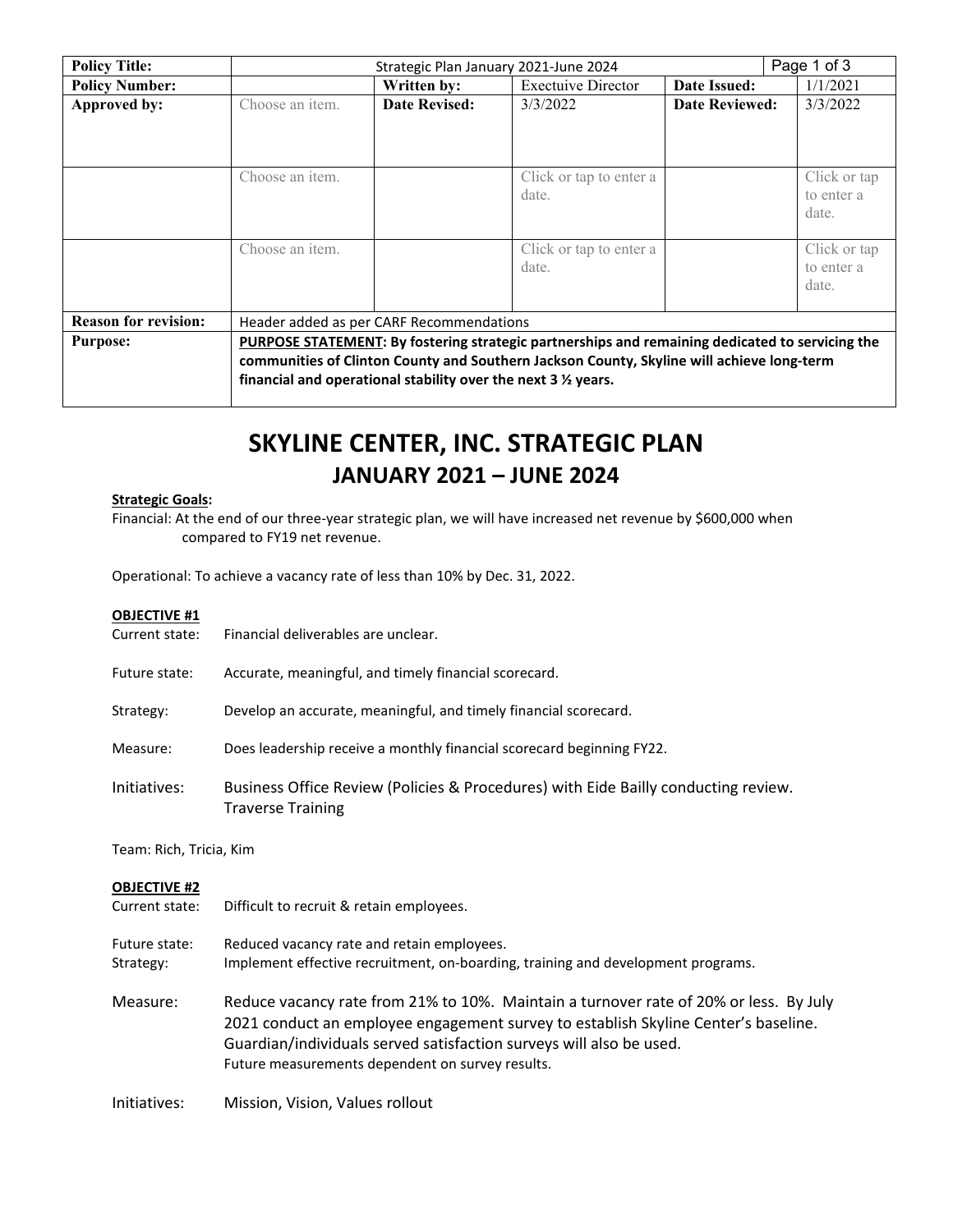

Prepare and deploy an employee engagement survey Further initiatives to be based on survey results:

- Wage increase, Increased holiday pay, Shift differentials
- Experience match

Team: Lisa, Lynne, Kim, Lynne

## **OBJECTIVE #3**

| Current state: | A culture of a lack of accountability exists.                                                                                                                                                                                                           |
|----------------|---------------------------------------------------------------------------------------------------------------------------------------------------------------------------------------------------------------------------------------------------------|
| Future state:  | A culture of accountability throughout Skyline Center.                                                                                                                                                                                                  |
| Strategy:      | Establish a culture of responsibility. (Just culture)                                                                                                                                                                                                   |
| Measure:       | Empower managers to establish expectations with staff. Train to administer policies consistently<br>across the organization and define consequences across the organization. Employee<br>engagement survey and exit interview will establish baselines. |
| Initiatives:   | Infrastructure Repair - Organize staffing structure<br>Equitable workloads<br>Training/basic work skills<br>Address knowledge loss that has occurred over the last several years<br>Conflict resolution training<br>Review and update job descriptions  |

Team: Shane (with rest of leadership team)

#### **OBJECTIVE #4**

| Current state: | Inconsistent cashflow.                                                                                                                                                                                                                                                                                                                                                                                                                                                                                                                                                                                                                                                      |
|----------------|-----------------------------------------------------------------------------------------------------------------------------------------------------------------------------------------------------------------------------------------------------------------------------------------------------------------------------------------------------------------------------------------------------------------------------------------------------------------------------------------------------------------------------------------------------------------------------------------------------------------------------------------------------------------------------|
| Future state:  | Consistently making money.                                                                                                                                                                                                                                                                                                                                                                                                                                                                                                                                                                                                                                                  |
| Strategy:      | Diversify customer base. Manage expenses. Improve billing process.                                                                                                                                                                                                                                                                                                                                                                                                                                                                                                                                                                                                          |
| Measure:       | Production Facility $-1$ new private label each year, 4% year over year revenue growth.<br>$CL - 1$ additional home, grow persons served by 10, develop targeted program to attract ages 16-<br>21.<br>HH - Grow services year over year through strategic partnerships (i.e. - assisted living centers),<br>education at the physician-type level, targeted advertising (highlighting what we are good at).<br>Supported Employment – Growing number of new employers and persons served: Year $1 - 1$<br>employer, 3 employees. Year $2 - 6$ employees, 2 employers. Year $3 - 8$ employees, 3 employers.<br>Billing - Implement tactics to minimize dollars written off. |
| Initiative:    | Identify, plan for, and implement the appropriate tactics for each vertical based upon<br>target market analysis.                                                                                                                                                                                                                                                                                                                                                                                                                                                                                                                                                           |

Property of Skyline Center Inc. **This printed copy expires 24 hours from when it was last printed: Last printed 4/1/2022 12:31:00 PM. To view current policy see Agency Shared Folder.**